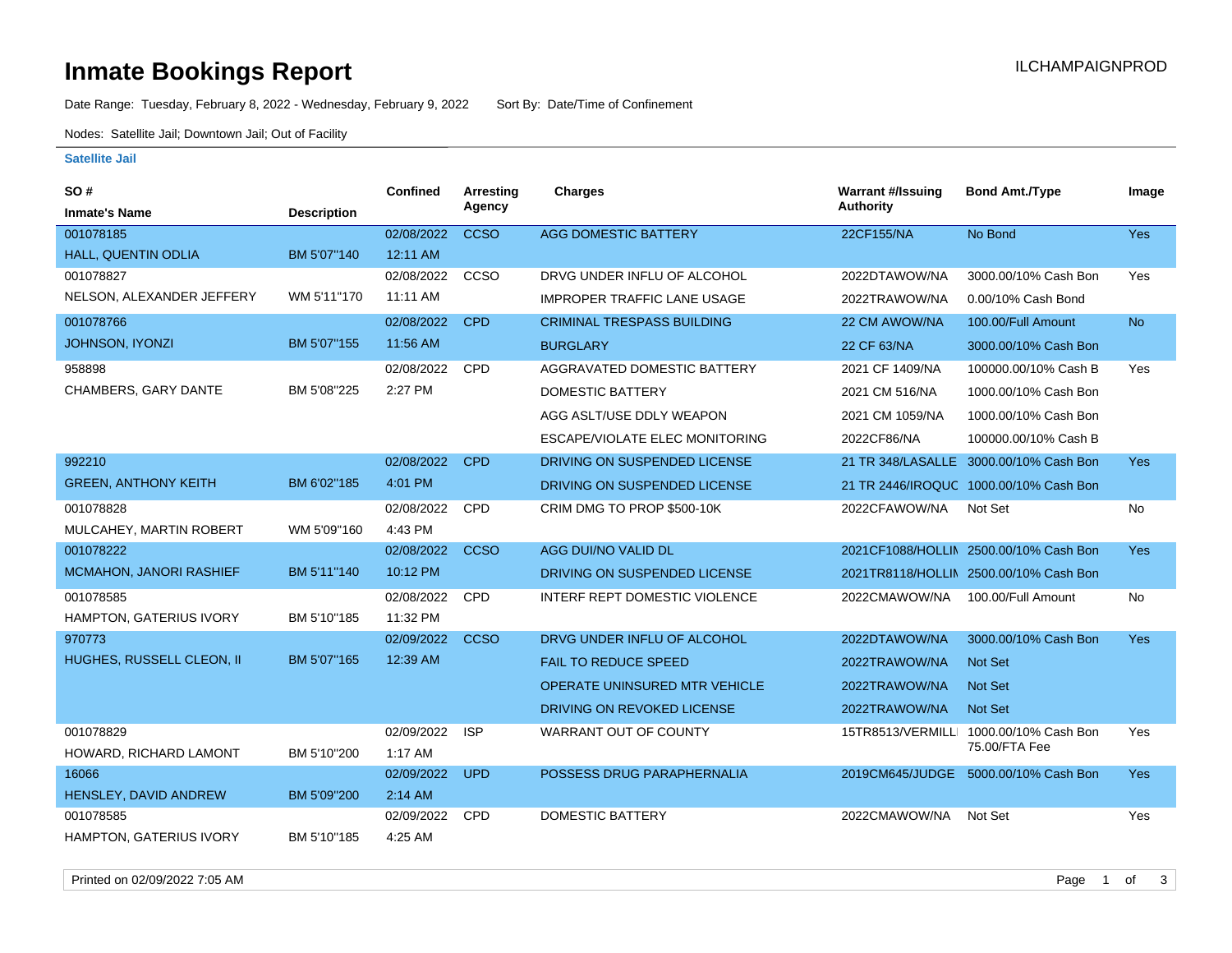# **Inmate Bookings Report Installation ILCHAMPAIGNPROD**

Date Range: Tuesday, February 8, 2022 - Wednesday, February 9, 2022 Sort By: Date/Time of Confinement

Nodes: Satellite Jail; Downtown Jail; Out of Facility

**Total Satellite <sub>-</sub>12**